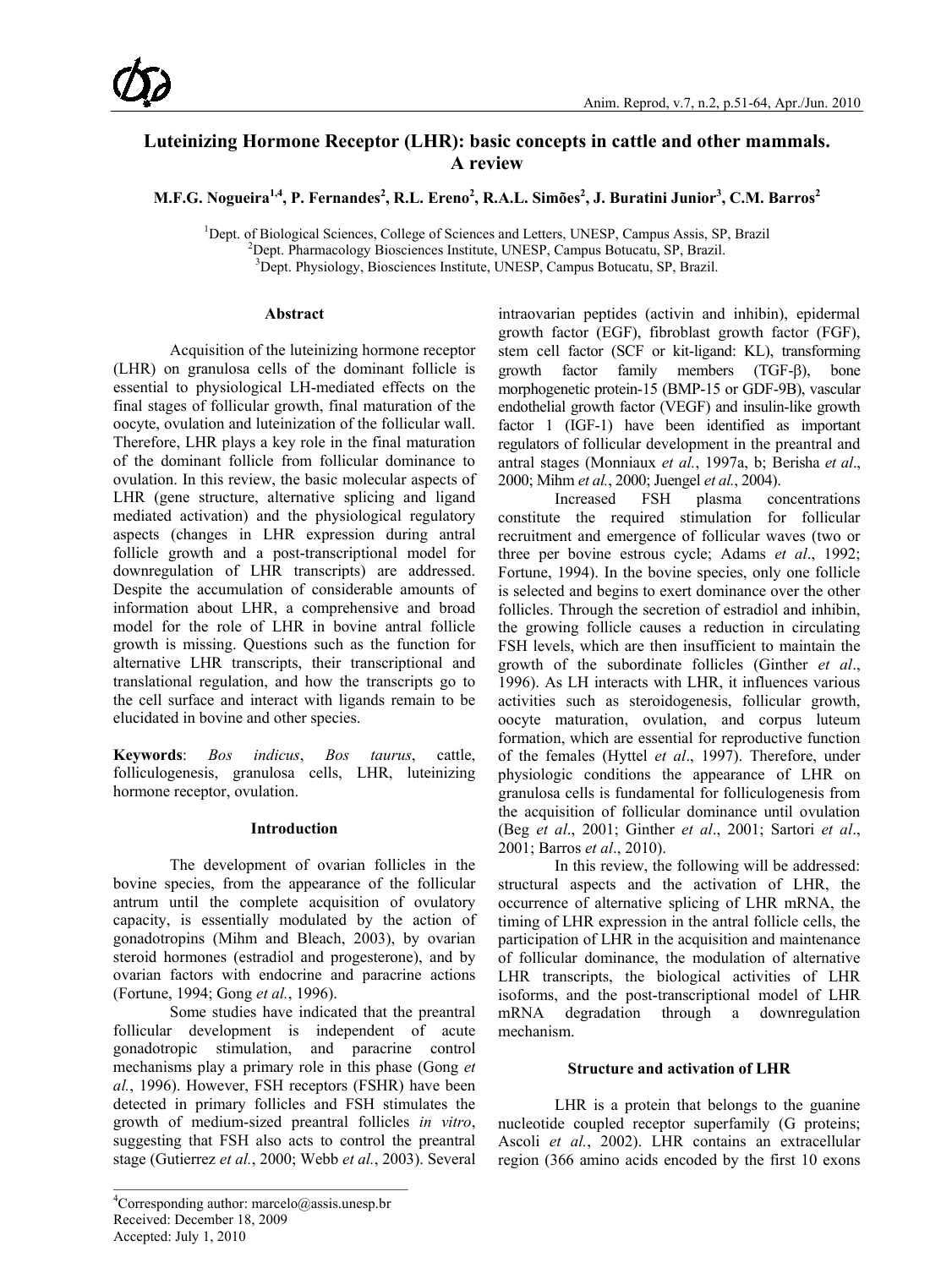of the gene), seven transmembrane helices, and a short intracellular region consisting of 72 amino acids (where the G protein is coupled to the carboxyl-terminal domain). The latter two regions are encoded by the long eleventh exon (Huhtaniemi, 2000). In the extracellular region, a sequence of amino acids near the first of the transmembrane helices appears to be essential for the activation of LHR by LH, but not the binding (Alvarez *et al.*, 1999). mRNA isoforms that do not contain exon 10 are translated into receptors with the ability to be activated by human chorionic gonadotropin (hCG), but not by LH (Gromoll *et al.*, 2003; Müller *et al.*, 2003). Galet and Ascoli (2005) observed distinct binding affinities depending on the origin of the ligand (bovine LH or human CG) and on origin of the receptor (human or mouse LHR). In this study, the differences in binding observed were related to the amino acid residues present in the extracellular domain of LHR, which differ among the studied species.

The trimeric G protein, coupled to the carboxyl-terminal in the intracellular region of LHR, is activated when the receptor undergoes a conformational change after binding of LH or hCG hormone (Lewin, 2004). The activation of LHR may trigger different pathways of cellular response (adenylate cyclase or phospholipase C) mediated by different G proteins in the activation of LHR. The Gi and/or Gq participate in the activation of phospholipase C while the Gs participates in the activation of adenylate cyclase (Herrlich *et al.*, 1996; Shemesh, 2001). The complexity of the activation process of the G protein coupled to LHR can be extended to protein kinase C. Although it has been suggested that LHR can activate protein kinases A and C (PKA and PKC), Salvador *et al.* (2002) demonstrated that in granulosa cells derived from preovulatory follicles, the activation of LHR by hCG induced a cellular response (phosphorylation/activation of p42/44 MAPK) that was predominantly mediated by protein kinase A and independent of PKC.

In humans, LHR can have mutations that are either activating or inactivating. With activating mutations, even in the absence of circulating LH, chronic activation of the receptor occurs. This mutation is principally caused by localized changes in the third intracellular loop or in the sixth transmembrane segment of the LHR, resulting in constitutive activation of the receptor (Laue *et al.*, 1995; Zhang *et al.*, 1998). This mutation is the cause of the "familial precocious puberty in males" syndrome that occurs in humans. With inactivation mutations, even when LH is available there is no activation of LHR (Huhtaniemi, 2000) due to the absence of exon 10 in the LHR gene, which causes male hypogonadism. Treatment with hCG is effective in restoring the secondary sexual characteristics of patients with the syndrome, demonstrating the role of exon 10 in the discrimination between the actions of LH and hCG (Gromoll *et al.*, 2000).

# **LHR isoforms (alternative splicing)**

The assembly of the primary transcript of an interrupted gene (pre-mRNA) by removing the genetic material that does not encode amino acids present in the mature protein (introns) and the alignment of the coding regions (exons) is required for the formation of mRNA. Gene transcription can generate mRNA containing all the exons of the gene (the complete or full-length form) or some forms of mRNA with total or partial deletions of one or more exons. Alternative splicing occurs when more than one sequence of mRNA is produced from the transcript of the same gene (transcripts or alternative isoforms; Lewin, 2004). According to Lareau *et al*. (2004), it is still not fully understood why some genes are more frequently transcribed with alternative splicing than other genes. Mammals probably use this process to amplify the synthesis of proteins, keeping the size of the genome at appropriate levels because a single gene could encode more than one functional protein.

Alternative splicing can participate in a selfcontrol mechanism of gene expression (Lareau *et al*., 2004) through the formation of microRNAs (miRNAs; Mattick, 2004; Chu and Rana, 2007). These miRNAs are part of intronic RNA or processed exonic RNA. These miRNAs can superimpose additional genetic instructions in a cell, modifying the production of protein at different levels. These introns encode shorter signals and may direct RNA molecules accurately to targets in other RNAs, DNA or proteins. Many of these miRNAs control processes such as stem cell maintenance, cell proliferation and apoptosis, thereby influencing the genetic programming of a cell in many ways (Mattick, 2004; Chu and Rana, 2007).

The study by Aatsinki *et al*. (1992), using ovaries from female rats, demonstrated the occurrence of four alternative full-length transcripts of the LHR gene; partial deletion of exon 9, deletion of exons 3 and 4, partial deletion of exon 11, and partial deletion of exon 11 and the total deletion of exon 5.

LHR isoforms have been described in sheep and cattle and not all appear to be functional. Investigation of the region between the ends of exons 9 and 11 revealed an alternative deletion of exon 10 and/or part of exon 11 (Abdennebi *et al*., 2002; Robert *et al*., 2003). Recently, the presence of four LHR transcripts was confirmed in follicular granulosa cells obtained from Nelore heifers (Ereno, 2008) and in follicular granulosa and theca cells of Nelore cows (Nogueira *et al*., 2007a). These studies revealed the occurrence of an optional deletion of exon 3 (Nogueira *et al*., 2007a; Fig. 1) in addition to the complete deletion of exon 10 and/or partial deletion of exon 11 of LHR (Nogueira *et al*., 2007a; Ereno, 2008). In the literature, there is no information about the functional implication of the deletion of exon 3 in cattle and although Nogueira *et al*. (2007a) inferred a potential lower binding for LH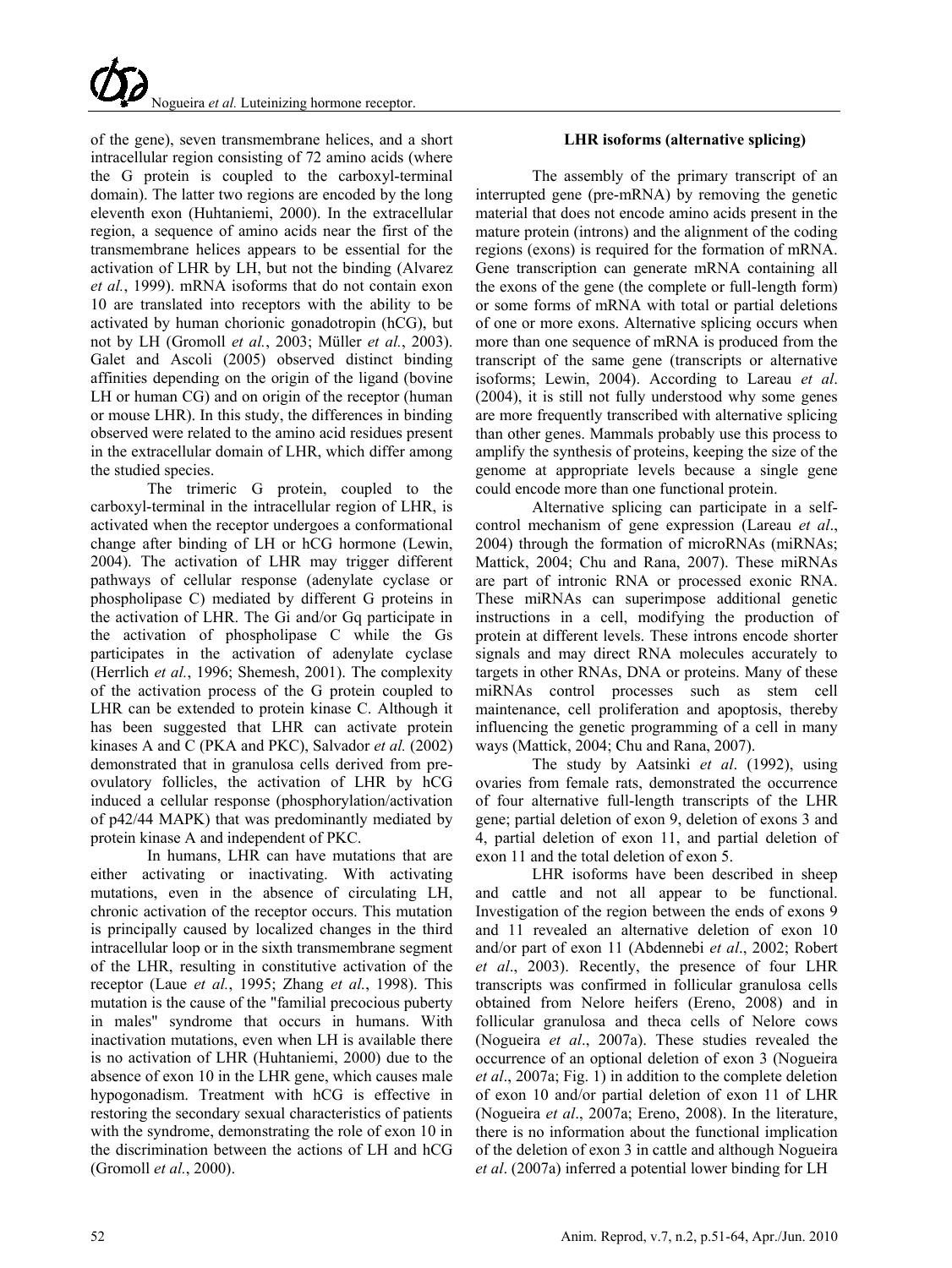to that LHR protein, based on information from human and rat LHR exon 3, there is no hypothesized physiological role to that protein. In LHR transcripts in cattle, the deletion of exon 10 is implicated in the loss of affinity for LH, but not for hCG, whereas the partial deletion of exon 11 translates a truncated receptor without the transmembrane domain and without the Gprotein coupled in the C terminal (Kawate *et al*., 2002).



Figure 1. Position of PCR primers and alternative splicing of the bovine LH receptor gene in theca and granulosa cells. Exons are indicated by numbered boxes. The arrows indicate the priming sites used for amplification of fragment LHR-A and LHR-B. Specific protein domains are shown (EC, extracellular domain; TM, transmembrane region; IC, intracellular domain). The splice variants are represented by solid lines below the gene structure and are numbered on the right. Splice deletions are indicated by angled dotted lines (Adapted from Nogueira *et al*., 2007a).

### **Timing of LHR gene expression in the cells of the bovine antral follicle**

It is postulated that ovarian follicle cells possess LHR mRNA in different stages of follicular development: from before the appearance of the *antrum* until the preovulatory phase in the theca cells (Bao and Garverick, 1998; Berisha *et al.*, 2000; Braw-Tal and Roth, 2005) or only from follicular deviation through the preovulatory phase in the granulosa cells (Bao and Garverick, 1998; Beg *et al.*, 2001; Ginther *et al.*, 2001, 2003). Corroborating the results from Bao and Garverick (1998), Berisha *et al.* (2000) and Braw-Tal and Roth (2005), Nogueira *et al.* (2007a; Fig. 2) demonstrated that there was no significant difference in expression of LHR in the theca cells when compared with different classes of follicular diameter.

The expression of LHR in granulosa cells, studied by *in situ* hybridization, was shown to occur in follicles >8 mm in diameter, and the quantity of LHR mRNA increased with the follicle size and in steroidogenic follicles when compared with atretic follicles (Bao *et al.*, 1997). In a similar way, Evans *et al.* (2004), using quantitative real time PCR, verified increased LHR transcripts in granulosa cells of dominant follicles when compared to subordinate follicles. Bao and Garverick (1998) suggested that LHR expression increases with progressive follicular development, reaching a maximum

when the dominant follicle is at its largest diameter.

Beg *et al.* (2001) detected LHR expression in granulosa cells of healthy follicles ≥8 mm in diameter 36 h after the onset of the follicular wave. LHR expression, measured by quantitative PCR, preceded by 0.5 mm the follicular diameter at the time of deviation in European breed heifers (±8 mm in diameter). Conversely, Fortune *et al.* (2001) did not detect expression of LHR by *in situ* hybridization in future dominant granulosa cells on days 1.5 and 2.5 of the first follicular wave. Recently, Nogueira *et al.* (2007a) and Ereno (2008), using semiquantitative RT-PCR, verified that the expression of LHR in follicular granulosa cells of follicles from Nelore cows (Nogueira et al., 2007a) or from Nelore heifers (Ereno, 2008) only occurs in follicles greater or equal to 7 mm in diameter although follicular diameter at morphological deviation in Nelore breed heifers was described as 6 mm (Sartorelli *et al.*, 2005) and 5.3 mm (Barros *et al.*, 2009). In the study by Ereno (2008), the minimum follicular diameter in which LHR expression was detected  $(\geq 7$  mm) corresponded from 2.5 to 3 days after the determination of ovulation. Nogueira et al. (2007a) verified that only one sample (16.7%, 1/6) of follicles with a diameter of 7 mm and more than 87.5% of follicles with diameter  $\geq$ 8 mm expressed LHR. Expression rates of LHR were similarly described by Ereno (2008), with 25% (2/8) in follicles with a diameter of 7 mm and 70% (7/10) in follicles with a diameter  $\geq 8$  mm.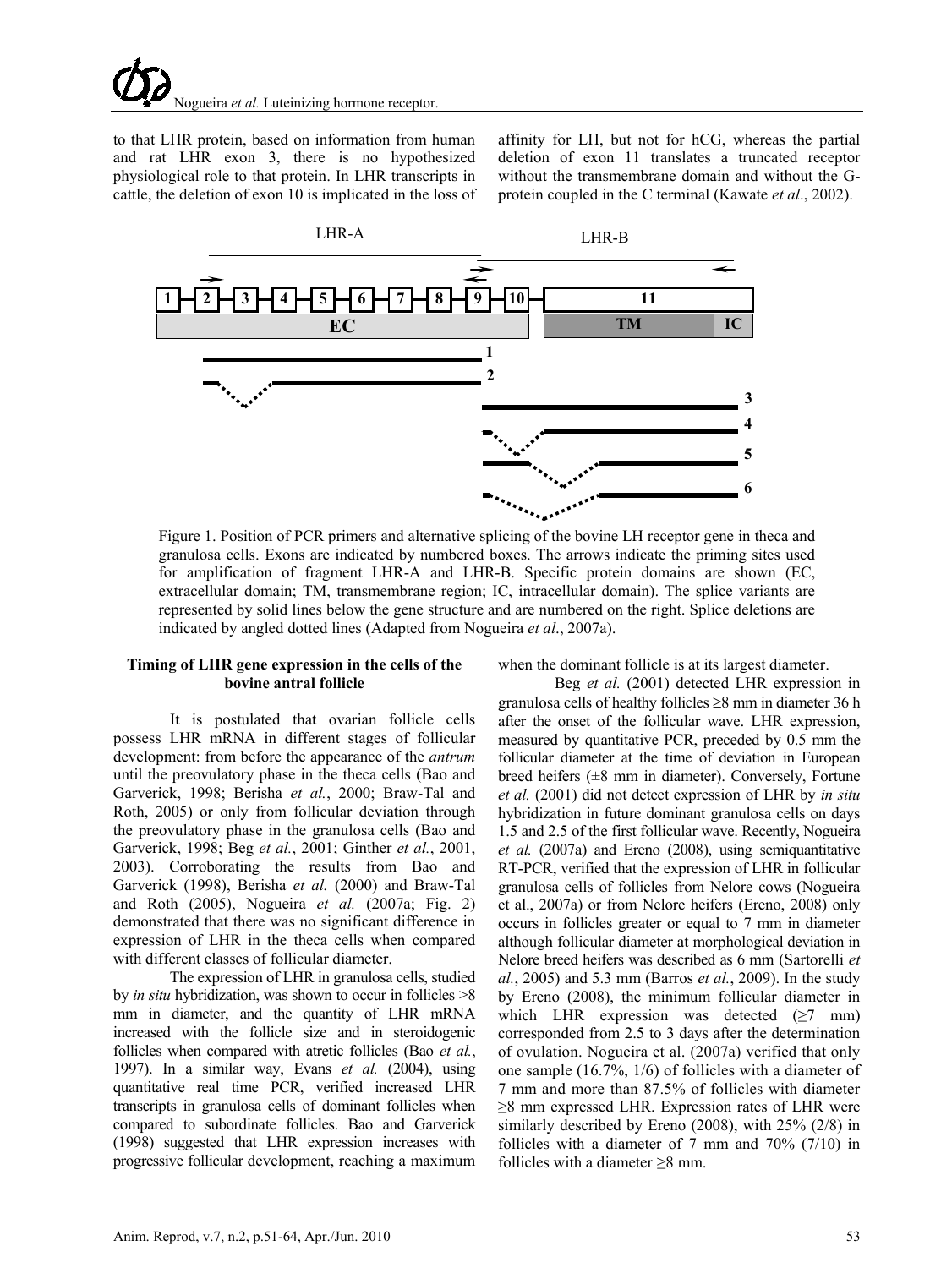

Figure 2. Developmental regulation of LHR expression in bovine antral follicles. Means  $(\pm$  SEM) relative abundance of LHR-A (A) and LHR-B (B) splice variants in granulosa and theca cells from non atretic follicles grouped according to follicle diameter ( $n = 10$ , 11, and 8 for the 5–7 mm, 8–10 mm, and >10 mm groups, respectively). Splice variants are numbered as depicted in Fig. 1. For each splice variant, means with different letters are significantly different ( $P < 0.05$ ). The gels show LHR-A and LHR-B PCR products in granulosa (GC) and in theca cells (TC) of four representative follicles of the given diameters. Splice variants are numbered to right of the gel (Adapetd from Nogueira *et al*., 2007a).

#### **Expression of LHR and the final maturation of the antral follicle**

In the follicular wave of mono-ovulatory species, there is follicular selection either due to the advantage of a larger diameter in the initial emergence of the wave or from the later change in diameter between the largest follicles, which continue to grow (dominant) while others (subordinate) undergo atresia. In cattle, the IGF system, estradiol, and the LH receptors are involved in intrafollicular events that initiate this divergence (Ginther *et al*., 2001). Beg *et al*.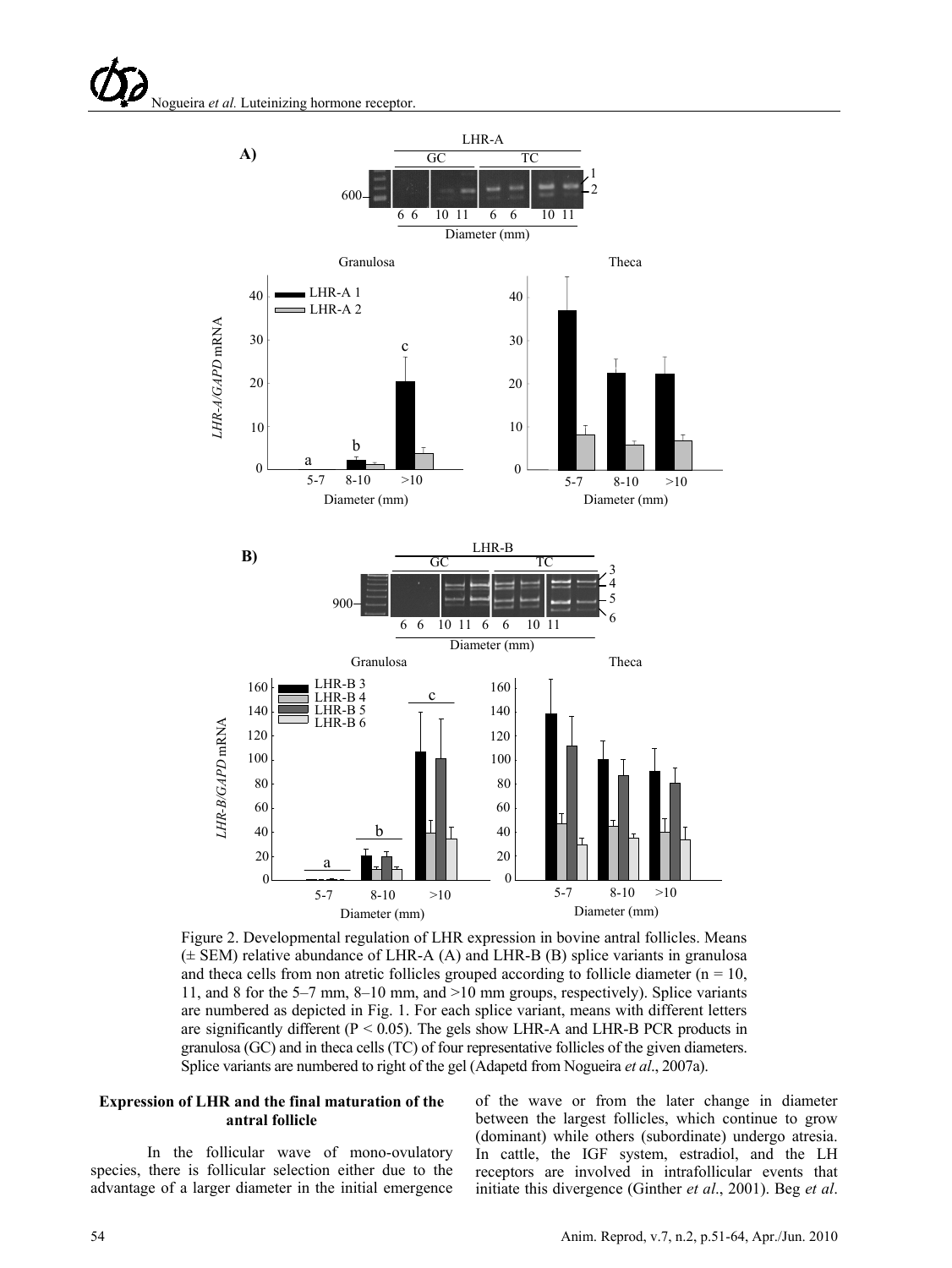(2001) and Ginther *et al*. (2001) demonstrated that LHR expression (*i.e.*, mRNA) in bovine follicular granulosa cells (Holstein heifers) occurs on average 8 h before the follicular morphological deviation, which led the authors to suggest that the early expression of LHR is the cause for the deviation and consequently for the acquisition of follicular dominance.

Nonetheless, Fortune *et al*. (2001) suggested that acquisition of LHR by granulosa cells is not a key component of follicular selection, since it appears to occur after, rather than before, selection has occurred. Fortune *et al*. (2001), using *in situ* hybridization*,* and later Ereno (2008), using RT-PCR, did not detect LHR expression in the presumptive future dominant follicle immediately before the follicular morphological selection. The first difference observed by Rivera and Fortune (2003) between the future dominant follicle and the subordinates was an increased synthesis of the IGFBP-4 and 5 (IGF binding protein) protease (later called PAPP-A; Rivera *et al*., 2001) induced by FSH with subsequent decreases in the IGFBP-4 and 5 concentration by proteolytic degradation that occurred from recruitment until the preovulatory size (Mazerbourg *et al*., 2001; Rivera and Fortune, 2001; Rivera *et al*., 2001; Fortune *et al*., 2004). The low IGFBP-4 and 5 concentrations permit large quantities of IGF-1 to be biologically available to promote follicular

growth, amplifying the effects of FSH and the estradiol synthesis (Fortune *et al*., 2001). Similarly, Mihm *et al.* (2000) and Austin *et al*. (2001) proposed that the primary intrafollicular change that distinguishes the follicle destined to become dominant from the other growing follicles is an increased capacity to produce estradiol and maintain low levels of IGFBPs. Therefore, in this biochemical model of acquiring dominance proposed by Fortune *et al*. (2004), the IGF system plays a critical role in the follicle becoming dominant.

The free IGF-1 concentration is greater in the follicular fluid of the largest follicle compared to the second largest in the same wave, even before the observed differences in the estradiol concentration or diameter (Beg *et al*., 2002). This finding suggests the existence of a system modulator of intrafollicular IGF availability that is differently regulated in dominant and subordinate follicles.

Despite the fact that LHR expression in granulosa cells is initiated in bovine follicles that are 8- 8.4 mm in diameter (Ginther *et al*., 2001), the absence of pulsatile LH does not prevent the follicles from growing to a diameter of 9 mm (Ginther *et al*., 2003; Hampton *et al.*, 2004). Therefore, these authors suggested that LHR expression may not be essential at this time for follicular growth.

| Table 1. Summary of the differences between the published studies regarding the expression of the LHR gene in cattle |  |  |  |  |
|----------------------------------------------------------------------------------------------------------------------|--|--|--|--|
| and sheep species.                                                                                                   |  |  |  |  |

| Study                   | Techniq    | Amplicons      | Follicular                                                                          | Follicle at a known stage | $\varnothing$ Minimum | <b>Breed</b>                   |
|-------------------------|------------|----------------|-------------------------------------------------------------------------------------|---------------------------|-----------------------|--------------------------------|
|                         | ue used    | produced       | cells studied                                                                       | of the follicular wave?   | GC                    | (species)                      |
| Xu et al., 1995         | <b>ISH</b> | NA             | TC/GC                                                                               | Yes                       | $>9$ mm               | Cross-bred<br>(ND)             |
| Evans and Fortune, 1997 | ISH        | NA             | TC/GC                                                                               | Yes                       | $>9.7$ mm             | Holstein<br>(Bt)               |
| Bao and Garverick, 1998 | ISH        | NA             | TC/GC                                                                               | Yes                       | $\geq$ 7.8 mm         | Holstein<br>(Bt)               |
| Soumano et al., 1998    | ISH        | 1              | Follicle                                                                            | Yes<br>(FSH)              | ND                    | Holstein cross<br>(Bt)         |
| Bacich et al., 1999     | QL         | 4              | Follicle                                                                            | Yes                       | ND                    | Merino<br>(Oa)                 |
| Beg et al., 2001        | QT         | 1              | GC                                                                                  | No                        | $\geq$ 7 mm           | Holstein<br>(Bt)               |
| Abdennebi et al., 2002  | SQ         | 3              | TC/GC                                                                               | Yes                       | $\geq$ 3.5 mm         | ND<br>(Oa)                     |
| Robert et al., 2003     | QL         | $\geq 6$       | TC/GC                                                                               | Yes<br>(FSH)              | $<$ 4 mm              | Holstein<br>(Bt)               |
| Calder et al., 2003     | SQ         | 1              | GC<br>(COC)                                                                         | No                        | NA                    | ND<br>(ND)                     |
| Nogueira et al., 2007a  | SQ         | $\geq$ 4       | $\ensuremath{\mathsf{T}\mathsf{C}}\xspace/\ensuremath{\mathsf{G}\mathsf{C}}\xspace$ | No                        | $\geq$ 7 mm           | Nelore<br>(B <sub>i</sub> )    |
| Ereno, 2008             | SQ         | $\overline{4}$ | GC                                                                                  | Yes                       | $\geq$ 7 mm           | Nelore PO<br>(B <sub>i</sub> ) |
| Fernandes, 2008         | SQ         | $\overline{4}$ | GC                                                                                  | Yes<br>(FSH)              | $\geq$ 8.5 mm         | Nelore<br>(B <sub>i</sub> )    |
| Simões, 2009            | SQ         | 4              | TC/GC                                                                               | No                        | $\geq$ 8.2 mm         | Nelore<br>(Bi)                 |

Qualitative PCR (QL), semi-quantitative (SQ) or quantitative (QT), *in situ* hybridization (ISH); theca cells (TC) and granulosa cells (GC); ovarian stimulation with FSH (FSH); minimum diameter in which there was detected LHR transcripts in granulosa cells (∅ minimum GC); *Bos taurus* (Bt), *Bos indicus* (Bi) and *Ovis aries* (Oa). NA (not applicable) and ND (not described).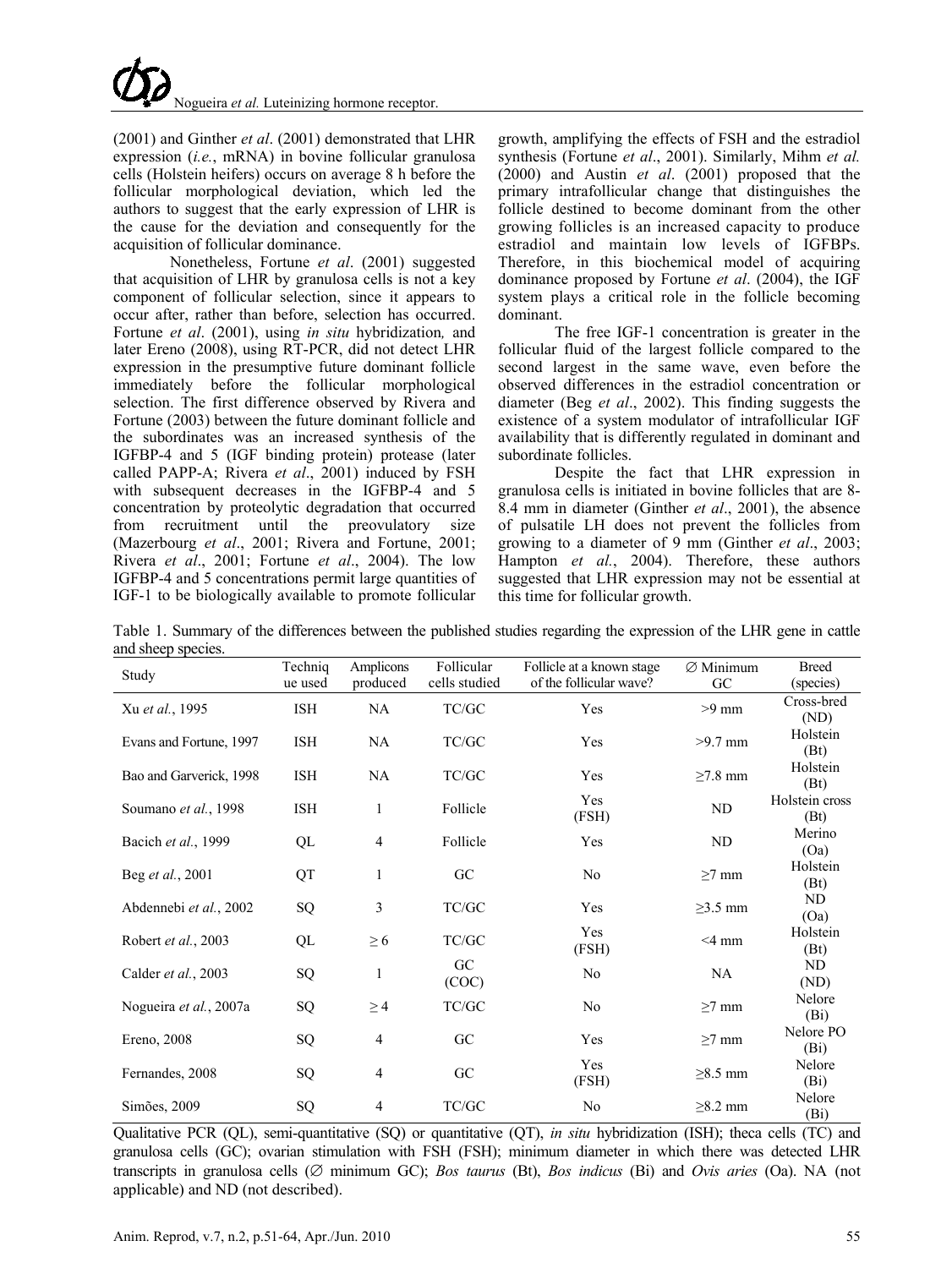The diameter of follicular morphological deviation was determined to be approximately 6 mm in Nelore breed heifers, as shown by Sartorelli *et al*. (2005). Afterwards, Ereno (2008) and Barros *et al*. (2009) verified that the follicular deviation in Nelore breed heifers occurs when the follicular diameter is 5.3 mm and 4.9 mm for the dominant and subordinant follicles, respectively. These data are similar to those described by Castilho *et al*. (2007) and Gimenes *et al*. (2008) in Zebu females. The data presented by Sartorelli *et al*. (2005), Castilho *et al*. (2007), Ereno (2008) and Gimenes *et al*. (2008) combined with the data published by Nogueira *et al*. (2007a) demonstrate that LHR expression in Nelore occurs only after follicular deviation, which differs from the studies by Beg *et al*. (2001) and Ginther *et al.* (2003) for Holsteins (*Bos taurus*). Thus, it can be inferred that LHR expression in follicular granulosa cells ≥7 mm in diameter occurs later than the initiation of follicular deviation in Zebu females (*Bos indicus*).

Therefore, there are discrepancies among the published studies in regards to LHR expression depending on the species, breed, technique sensitivity, quantity of produced amplicons (meaning dependence on the location of primer annealing with LHR cDNA) and the minimum follicular diameter at which LHR expression was detected in the granulosa cells (Table 1).

# **LHR expression and acquisition of ovulatory capacity by the follicle**

After the administration of 40 mg of LH, no Holstein breed cow with 7 mm follicles (0/9) or 8.5 mm follicles (0/9) ovulated compared with 80% (8/10) ovulation in cows with 10 mm follicles. Therefore, the ovulatory capacity in *Bos taurus* was verified in follicles of at least 10 mm in diameter (one day after follicular deviation, Sartori *et al*., 2001). These investigators inferred that the acquisition of ovulatory capacity may require increased LHR expression in granulosa cells of the dominant follicle, and this change could be important for the growth of the dominant follicle after selection. Gimenes *et al*. (2008) completed an experiment with Nelore, Gir and crossbred (Nelore x Gir) heifers in order to verify the diameter at which follicles acquired ovulatory capacity. In females treated with 25 mg of LH when the dominant follicle reached a diameter between 7.0 mm and 8.4 mm, 8.5 mm and 10.0 mm or  $>10.0$  mm, the ovulatory rates were 33, 80 and 90%, respectively.

Recently, Simões (2009) verified the relationship between follicular diameter, ovulation rate and the expression of the isoforms of the LH receptor known as B3 (complete isoform), B4 (with total deletion of exon 10), B5 (with a partial deletion of exon 11) and B6 (combined deletions of the B4 and B5 isoforms) in Nelore cows. It was observed that with the increase in follicular diameter (follicles with 7.0 to 8.0, 8.1 to 9.0 and 9.1 to

10.0 mm) there was an increase in the ovulation rate (9, 36 and 90%, respectively;  $P < 0.05$ ) and the expression of the sum of LHR isoforms in the granulosa cells (16.5, 21.0 and 37.6 LHR mRNA/GAPDH mRNA, respectively;  $P \le 0.05$ ). Additionally, there was a positive correlation between the increased expression of the LHR-B5 ( $r = 0.54$ ;  $P = 0.056$ ) and the LHR-B6 isoforms ( $r = 0.63$ ;  $P = 0.02$ ) with increased follicular diameter. However, in the theca cells, the expression profile was not altered  $(P > 0.9)$ . The author concluded that in zebu females, the ovulatory capacity is related with increased follicular diameter and consequently the increased expression of the sum of the LHR isoforms in granulosa cells.

These data suggest that the ovulatory capacity in *Bos indicus* is acquired with smaller diameters when compared to what was observed in *Bos taurus.*

# **LHR expression under ovarian superstimulatory treatment**

Soumano *et al*. (1998) evaluated the expression of the receptors for FSH (FSHR) and LH in follicles of Holstein heifers that had undergone superstimulation with eCG ( $n = 10$ , Folligon<sup>®</sup>, 2,500 UI on day 9 of the estrous cycle and PGF2 $\alpha$  on day 12) or FSH (n = 10, Folltropin $V^{\circledast}$ , 225 mg of FSH between day 9 and day 12 and PGF2 $\alpha$  on day 12). These authors verified that the use of eCG in ovarian superstimulation of the heifers resulted in decreased follicular abundance of the LHR and FSHR transcripts when compared with the use of FSH; however, eCG did not affect the abundance of luteal LHR mRNA. The authors hypothesized that eCG could have induced a downregulation of the FSHR and LHR expression in the follicular cells because commercial preparations of eCG have greater LH bioactivity when compared to FolltropinV®.

Fernandes (2008) verified in Nelore cattle that the expression of the B3 and B5 isoforms in the granulosa cells obtained from larger follicles (10 mm diameter) is more intense than the B4 and B6 isoforms in both cycling heifers and in cows that had undergone ovarian superstimulation with Folltropin® (modified protocol P-36, based on Nogueira *et al*., 2007b). In granulosa cells obtained from follicles ≥8.5 mm in diameter, there were lower LHR transcripts in cows that were superstimulated with  $Folltropin^{\circledR}$  when compared with non treated heifers. The detection of B3 and B5 isoform expression was shown to be 100% in the samples from both groups, while the B4 and B6 isoforms differed among the cycling heifers (100% expression) and the superstimulated cows (30 and 25%, respectively). These results indicate that the superstimulation treatment with Folltropin<sup>®</sup>, associated with the time of follicle collection (*i.e*., 36 h after removal of the progesterone source), decreases the expression of LHR in the granulosa cells. However, in this experiment, the follicles were obtained 36 h after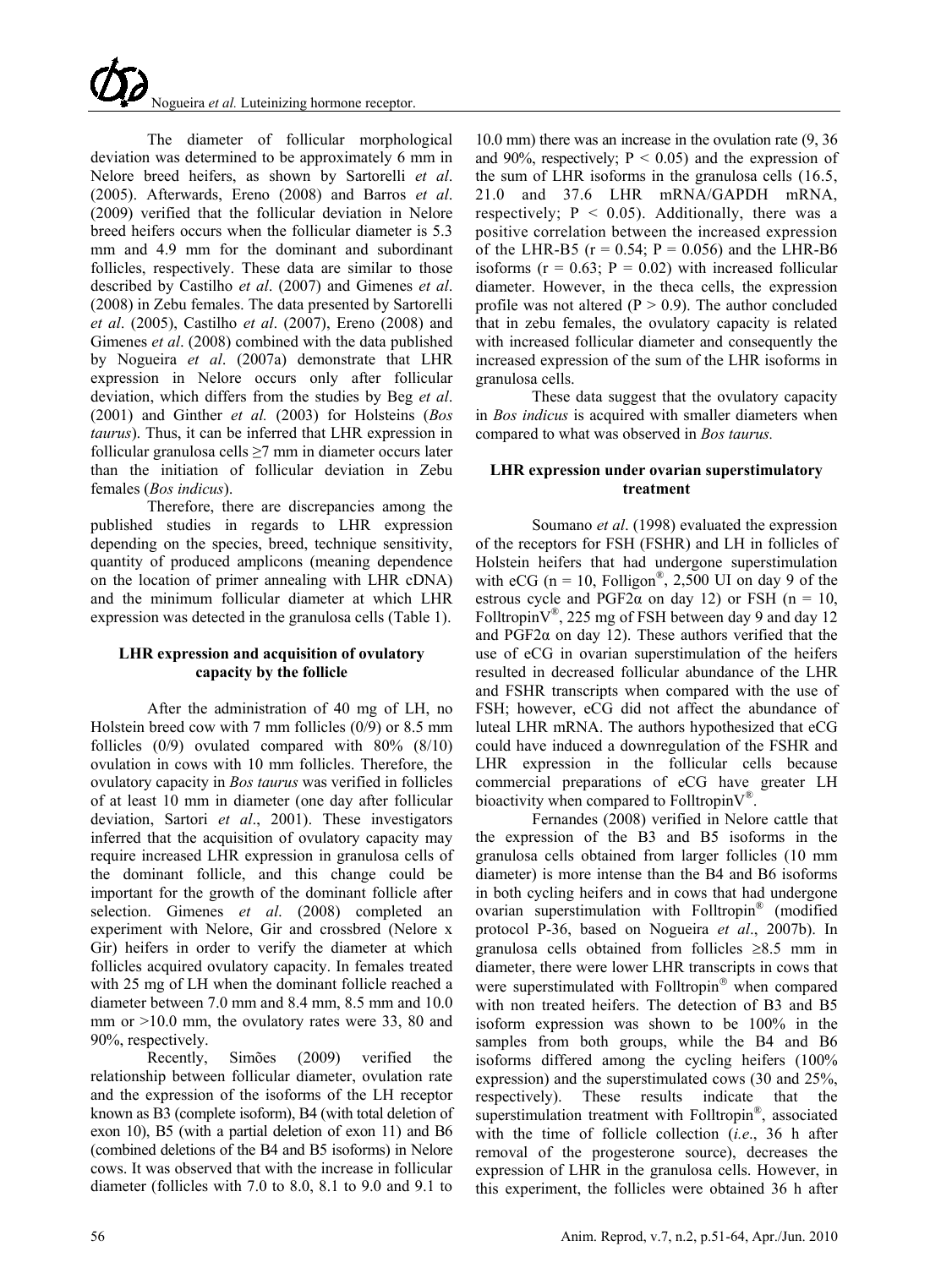the final superstimulation treatment, a period in which the preovulatory surge of endogenous LH may have occurred. The occurrence of the endogenous LH surge may lead to a down regulation of LHR expression, which would explain the lower LHR expression in the granulosa cells of superstimulated cows when compared to the non treated cows. New experiments are currently ongoing to clarify this question.

# **Modulation of LHR and its transcripts**

In sheep, the modulation of LHR expression is directly related to the physiologic condition of the ovarian activity during the season of the year, indicating that the study of alternative LHR transcripts may be partially related to the reproductive physiology of the ewes (Abdennebi *et al*., 2002). Abdennebi *et al*. (2002) reported prevalence in the expression of the full-length form of LHR in theca cells of the antral ovine follicle during the reproductive season. Nevertheless, during the seasonal anestrus, the alternative LHR transcript called 3 was demonstrated to be the most expressed transcript. Therefore, this modulation of LHR expression in theca cells may be partially associated with the regulation of the seasonal anestrus in sheep. However, it is interesting to note that the predominance of this alternative isoform (with the deletion of exon 10 and part of exon 11) does not impede the follicles from reaching preovulatory diameters, although without ovulatory capacity. Thus, it appears that in theca cells from sheep it is not necessary that a majority of the mRNA isoforms be the complete isoform for a dominant follicle to be selected although be necessary to the acquisition of ovulatory competence.

The modulation of LHR transcripts has not been observed during the sheep estrous cycle (Bacich *et al*., 1999). In this study, there was a predominance of the LHR transcript with partial exon 11 deletion in the follicles and in the corpus luteum. Additionally, the *in vivo* translation of this transcript was demonstrated by detection of the protein corresponding to the mRNA. Thus, Bacich *et al*. (1999) suggested that the abundance of this LHR alternative transcript, concomitant with its translation by the cells, may represent part of the mechanism by which LH regulates ovarian function. Similar to the results observed in sheep, Manikkam *et al*. (2001) verified that there is no difference in the LHR expression in the bovine theca and granulosa cells between the first and second follicular wave.

The expression of LHR in bovine granulosa cells is greater in follicles with estradiol concentrations in the follicular fluid  $>20$  ng/ml compared to the follicles with lower estradiol concentrations (Berisha *et al*., 2000). Conversely, Nogueira *et al*. (2007a) verified that LHR expression in granulosa cells samples from Nelore cattle is not affected by the follicular concentrations of estradiol or progesterone in follicles of different diameters. It can be inferred that the differences between the utilized techniques, the animal breeds and the timing (of the follicular wave) of follicle collection may explain these discrepancies (as summarized in Table 1).

The inducer (FSH or estradiol) or inducers (FSH, estradiol and other factors) of the physiological pattern of LHR mRNA expression is a controversial point. The *in vitro* modulation of LHR expression in granulosa cells was demonstrated in cattle (Nogueira *et al*., 2007a). Treatment of the granulosa cells, that originated from ovaries obtained from slaughterhouse and derived from *Bos taurus* animals treated with FSH (1 or 10 ng/ml in the culture medium) induced an increase in abundance of the four principal LHR transcripts (Fig. 3). According to other authors (Shi and Segaloff, 1995; Hampton *et al*., 2004), the cause of induced LHR expression is FSH itself and not estradiol. Treatment with only exogenous estradiol does not induce an increase in LHR transcripts in rat granulosa cells, which is in contrast to the FSH treatment that increases the rate of LHR gene transcription (Shi and Segaloff, 1995). In granulosa cells derived from bovine follicles >10 mm, Hampton *et al*. (2004) did not observe differences in the abundance of LHR transcripts between the animals treated with FSH or FSH and LH (previously treated with a GnRH agonist). There was a difference between the intrafollicular concentrations of estradiol in the FSH group (259.0 ng/ml) and the FSH and LH group (790.7 ng/ml), which suggested that, at least for follicles with preovulatory diameters, estradiol is not an inducer of LHR gene expression. In bovine follicles with less than preovulatory diameters, estradiol may be a primary inducer of the basal expression of LHR transcripts (Nogueira *et al*., 2007a), although its function as a stabilizer of already transcribed LHR mRNA (Shi and Segaloff, 1995) has been suggested to explain the increased transcriptional abundance without a concomitant increase in transcription. Despite the fact that FSH induced LHR expression *in vitro* (Nogueira *et al*., 2007a), the relative abundance of LHR isoforms - in comparison to each other - was undoubtedly different from the physiologic pattern (*i.e.*, granulosa cells obtained *in vivo* and named as ">8 mm" in Fig. 3). We could conclude that FSH is an inducer of the *in vitro* LHR expression (mRNA), but other factors should be involved in the physiologic expression of LHR.

This modulation can also occur in the receptorligand complex mobility. Apparently, the ligand type (LH, hCG or deglycosylated hCG) or the receptor (functional or non-functional) induces structural differences among the formed hormone-receptor complexes (Roess *et al.*, 2000a). Horvat *et al.* (1999) coupled a fluorescent protein (GFP) to the rat LHR and demonstrated that the non-occupied LHRs remained distributed at the plasma membrane in a disperse manner with lateral diffusion while the LHRs bound to LH or hCG were grouped with restricted lateral diffusion.

The desensitization to the agonist that is observed with LHR in cultivated granulosa cells or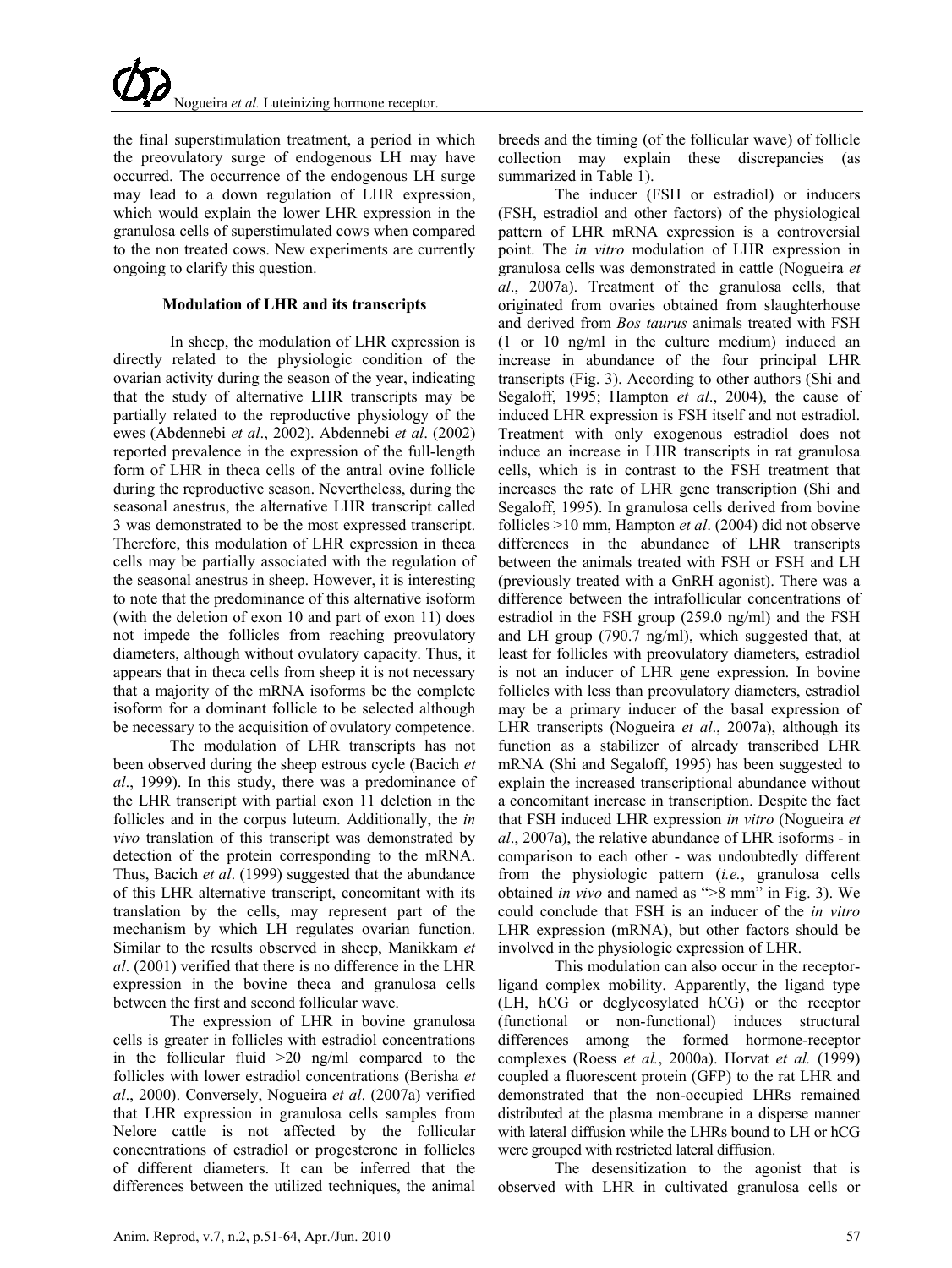follicular cells after the preovulatory LH surge appears to be mediated by auto-associations between two or more LHRs, the β-arrestin protein and regions of the cytoplasmic membrane known as rafts (Roess et al., 2000b; Hunzicker-Dunn et al., 2003; Roess and Smith, 2003). In these studies, it was demonstrated that the pattern of LHR grouping in the cytoplasmic membrane (size and lateral mobility) differs based on the ligand (LH or hCG) and the functional state (desensitized or functional).

Evans *et al*. (2004) verified that in granulosa cells the aromatase and abundance of LHR transcripts were positively and significantly correlated with dominant follicles when compared to its subordinates. The fact that the authors did not detect differences

between the dominant and subordinate follicles in the expression of FSH receptor in granulosa cells, or LHR in theca cells, supports the hypothesis of dominant follicle growth through the utilization of circulating LH by activation of LHR on its granulosa cells (as proposed by Ginther *et al*., 2001). However, Hampton *et al*. (2004) did not observe a necessity of LH to promote growth of bovine dominant follicles although that study used a non-physiological model of FSH administration. That model of pharmacological FSH administration could account for the finding of dominant follicle growth without LH and that LH promotes the increasing of mRNA for 17-α hydroxylase (theca cells) but not for aromatase mRNA (granulosa cells).



Figure 3. Regulation of LHR-B expression in granulosa cells by FSH in vitro. Granulosa cells from small (2-5 mm) follicles were cultured for 6 days in serum-free medium with the stated doses of FSH, and mean (± SEM) LHR-B mRNA levels are expressed relative to H2a (internal control). Data are derived from three independent experiments, and means with different letters are significantly different ( $P < 0.05$ ). The data are plotted alongside PCR results from granulosa cells freshly recovered from large follicles (>8 mm, which represent a subpopulation of the 8-10 mm follicles presented in Fig. 2) for comparison. The gel shows H2a and LHR-B splice variants for the three replicates of cultured cells and positive (8 mm; fresh granulosa cells from 8-mm follicles) and negative (Neg; water) PCR controls (Adapted from Nogueira *et al*., 2007a).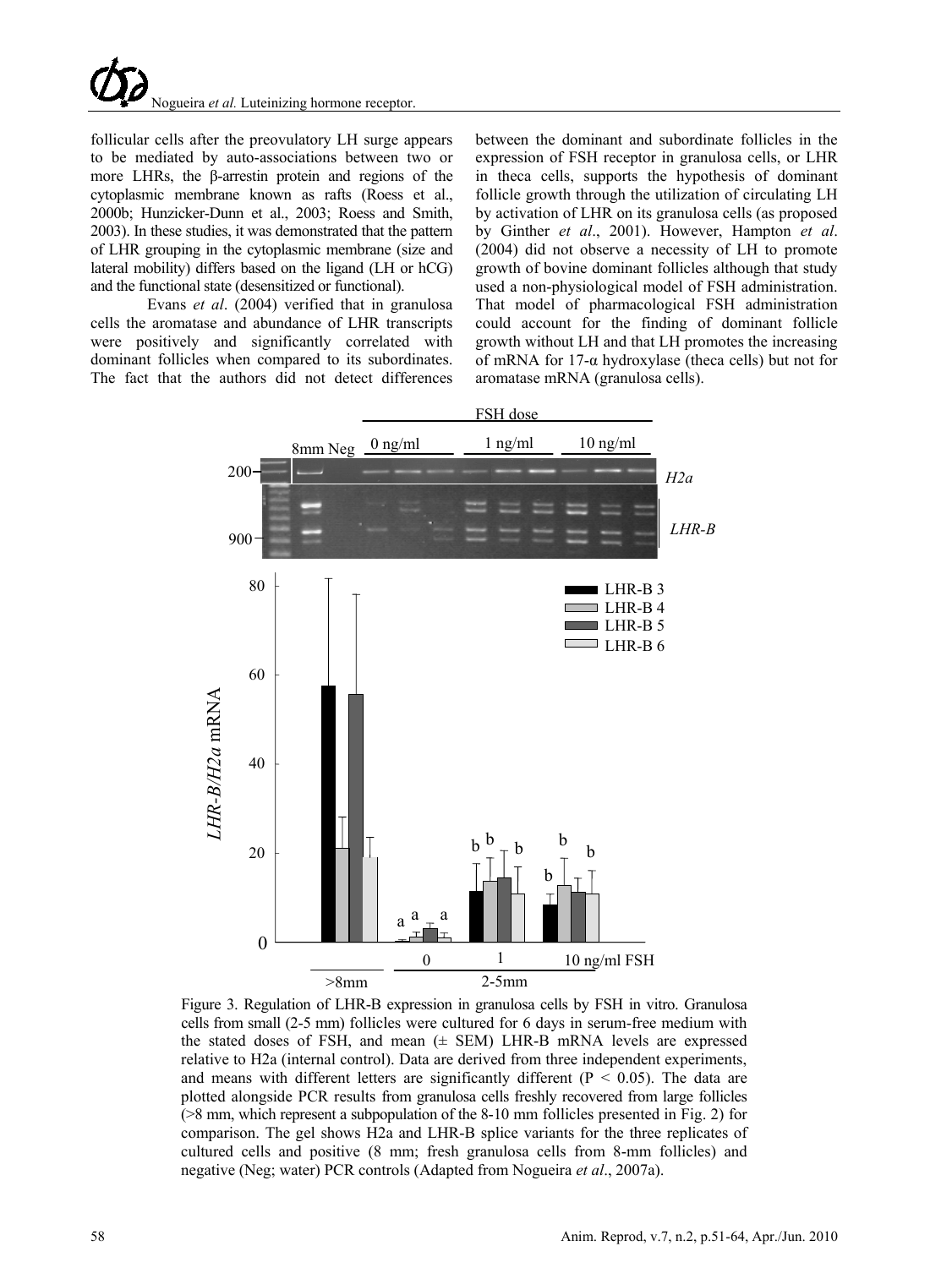

Cumulus-oocyte complexes (COCs) aspirated from superstimulated Holstein cows were subjected to the procedure of *in vitro* embryo production to evaluate whether the presence of LHR in the granulosa cells (identified by RT-PCR) correlates with the potential of embryonic development in the oocyte. Despite the fact that expression of LHR does not serve as a marker to predict bovine oocyte competency in reaching the blastocyst phase, there was a greater proportion of oocytes that reached the blastocyst phase in the follicles that expressed LHR in the granulosa cells (Robert *et al*., 2003). Calder *et al*. (2003, 2005) demonstrated in cattle a positive correlation between the COC quality, the oocyte competency to support fertilization and early cleavage and the expression of LHR in the *cumulus oophorus*. The authors suggested that the LHR transcripts may be a subset of marker genes for oocyte maturation *in vitro*.

#### **Biological activity of the LHR isoforms**

In cattle, Kawate *et al*. (2002) demonstrated

that there is transport and positioning of the LHR isoform with exon 10 deletion at the cellular surface. In humans, the deletion of exon 10 results in decreased affinity to LH in comparison to hCG (Gromoll *et al*., 2000; Müller *et al*., 2003; Fig. 4). In cattle, the alternative transcript with exon 11 deletion is translated as a truncated receptor by the introduction of a premature stop codon (Robert *et al*., 2003; Kawate, 2004). This truncated LHR is not transported to the cellular surface and is maintained in the cytoplasm even though it retains its capacity to bind (Fig. 4). In this condition, LH does not activate the G protein and this transcript would therefore be non-functional (Kawate *et al*., 2002; Kawate, 2004). However, the hypothesis of cooperation of dimers, trimers, or receptor oligomers in obtaining functional G protein coupled receptors (mediating the transport and positioning of the complete isoform or the control of the ligands bioavailability) could include a function for truncated isoforms (Roess *et al*., 2000a; Pierce *et al*., 2002; Robert *et al*., 2003; Nakamura *et al*., 2004).



Figure 4. Schematic representation of possible LHR control mechanisms in an ovarian follicular cell. After LHR gene transcription to a pre-RNA, alternative splicing occurs to produce at least four mRNA isoforms. Two of these isoforms (1 and 2) can be translated into proteins capable of binding with a LH molecule (1) or hCG (1 and 2) and retain the ability to activate the G protein and the cellular response. Conversely, LHR mRNA isoforms 3 and 4 would be translated into truncated receptors (without the intracellular region) that are retained in an atypical location in the cytoplasm. In cattle it was inferred that these two isoforms (3 and 4) would be involved in transport to the cell surface of the so-called functional LHR isoforms (*i.e.*, 1 and 2) as well as being involved in the self-regulatory mechanism of splicing that could generate the four isoforms of LHR mRNA. (Adapted from Nogueira, 2005).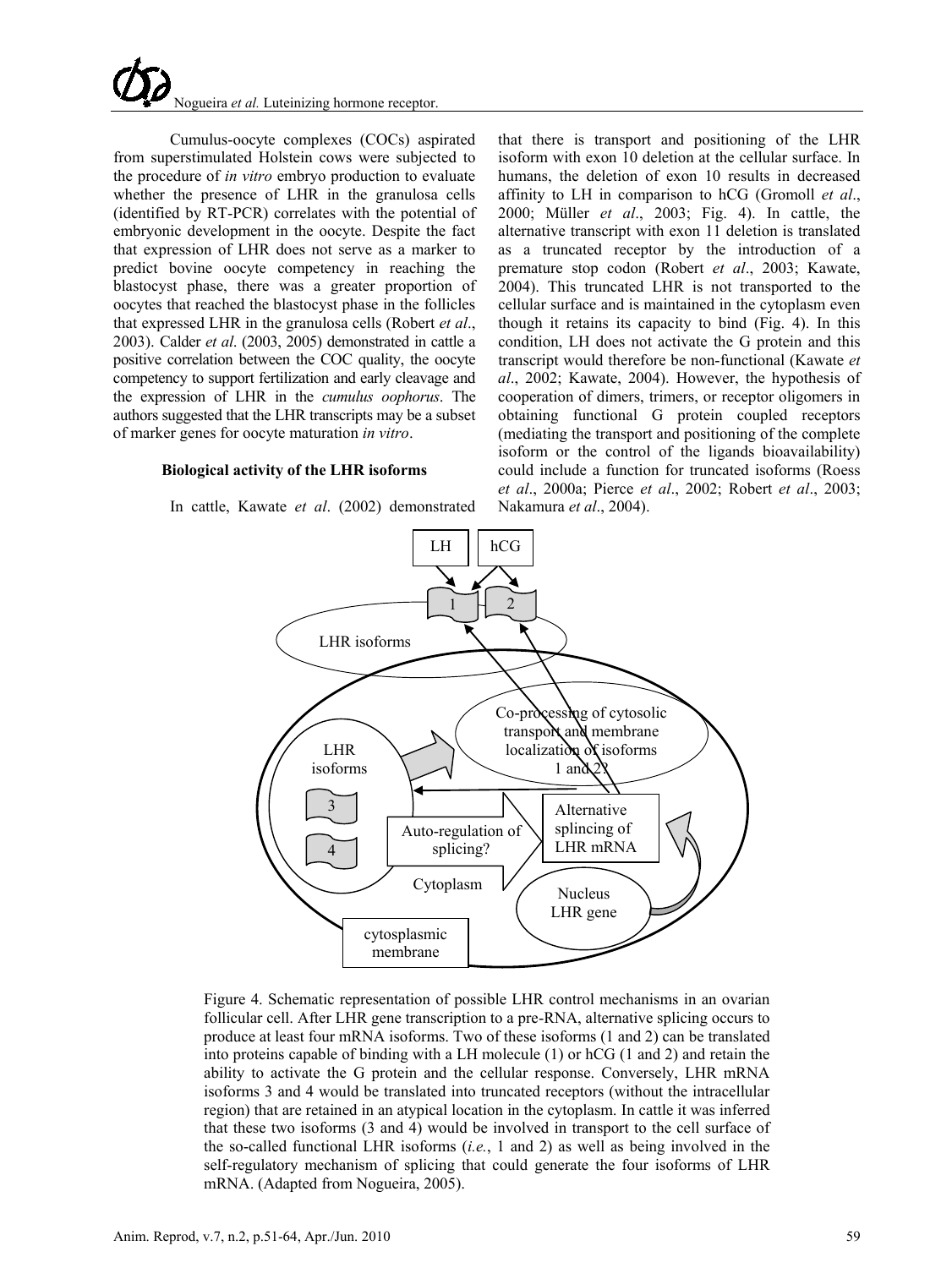The biological variation in LHR expression includes a group of primates (*Platyrrhini*) in which exon 10 is constitutively lost during transcription and although there are no full length isoforms present, animals are reproductively normal. The evolution of this monkey produced a unique system in mammals in which a hormone structurally similar to hCG is produced in the pituitary gland instead of LH. This gonadotropin is responsible for the activation of the LH receptor in this subclass of animals (LHR type II, Gromoll *et al*., 2003).

Nogueira *et al*. (2005) utilized two ligands (LH and hCG) of high affinity and specificity in an attempt to promote the activation of LHR isoforms. When superstimulated donor cows were induced to ovulate with LH (control) or LH and hCG (treated), no significant difference was observed in the total production of structures or viable embryos as well as the rates of embryonic viability and conception after embryo transfer (Nogueira *et al.*, 2005).

# **Downregulation of LHR**

The downregulation of the complete LHR mRNA isoform can be regulated by alternative splicing because the alternative transcripts of LHR promote reduced expression of the complete form (Roess *et al*., 2000a; Abdennebi *et al*., 2002; Licht *et al*., 2003).

Menon *et al*. (2004) reported that a protein which binds to LHR mRNA (LRBP) is synthesized in the cytoplasm of rat ovarian cells in response to the preovulatory surge of LH or the administration of therapeutic doses of hCG. In rats, the binding of LRBP to the coding region of mRNA inhibits the translation of LHR (Nair and Menon, 2005).

In rats, after the binding of LH or hCG to LHR, there is an increase in intracellular cAMP, which activates steroidogenesis and promotes the depletion of intracellular cholesterol. This is followed by increased transcription of genes associated with the synthesis and transport of cholesterol from the plasma to the interior of the cell (Menon *et al*., 2006) until the intracellular cholesterol is in excess and there is regulation of steroidogenesis. Mevalonate kinase (MVK), an enzyme that previously was described in rats as LRBP by Menon *et al.* (2004) and by Nair and Menon (2005), participates in cholesterol biosynthesis. MVK binds to LHR mRNA and accelerates its degradation by promoting its downregulation (Menon *et al.*, 2006, Wang *et al.*, 2007). The expression of MVK mRNA and protein is induced after treatment with hCG. According to this model, this downregulation is performed more by the rapid degradation of LHR mRNA than by inhibiting translation of the mRNA into LHR. In humans, the experimental results of Wang *et al.* (2007) indicate that there is direct participation of MVK in the regulation of LHR expression, and therefore the authors proposed a new hypothesis that involves the relationship between

cholesterol metabolism and LHR expression in the ovary.

# **Final considerations**

Although several aspects related to LHR have been addressed in this review, many others should be elucidated in the near future. The biological role of the various alternative LHR mRNA isoforms still needs to be understood both at the level of transcriptional and/or translational modulation as well as transport of the fulllength receptor isoform. The hypotheses of whether the ovulatory mechanism is due to the increased number of LHR on granulosa cells (quantitative model), due to synergism between two or more intracellular signaling pathways (qualitative model) or due to a hybrid model should be tested in the future.

When new knowledge permits better comprehension of the biological role of LHR, it may suggest uses of LHR transcripts as efficient markers of follicular dominance, the establishment of ovulatory competence and follicular apoptosis. Similarly, modulation of these transcripts (by way of knock-out, knock-in or knock-down models) may optimize animal breeding and maximize the action of pharmacological inducers of ovulation and the final development of the follicle.

### **Acknowledgments**

The authors wish to acknowledge FAPESP (Fundação de Amparo à Pesquisa do Estado de São Paulo) for financial grants to perform the experiments and the fellowship of MFGN (2001/08743-5).

#### **References**

**Aatsinki JT, Pietilä EM, Lakkakorpi JT, Rajaniemi HJ**. 1992. Expression of the LH/CG receptor gene in rat ovarian tissue is regulated by an extensive alternative splicing of the primary transcript. *Mol Cell Endocrinol*, 84:127-135.

**Abdennebi L, Lesport AS, Remy JJ, Grebert D, Pis selet C, Monniaux D, Salesse R**. 2002. Differences in splicing of mRNA encoding LH receptor in theca cells according to breeding season in ewes. *Reproduction*, 123:819-826.

**Adams GP, Matteri RL, Kastelic JP, Ko JCH, Ginther OJ**. 1992. Association between surges of follicle-stimulating hormone and the emergence of follicular waves in heifers. *J Reprod Fertil*, 94:177-188.

**Alvarez CA, Narayan P, Huang J, Puett D**. 1999. Characterization of a region of the lutropin receptor extracellular domain near transmembrane helix 1 that is important in ligand-mediated signaling. *Endocrinology*, 140:1775-1782.

**Ascoli M, Fanelli F, Segaloff D**. 2002. The lutropin/choriogonadotropin receptor, a perspective. *Endocr Rev*, 23:141-174.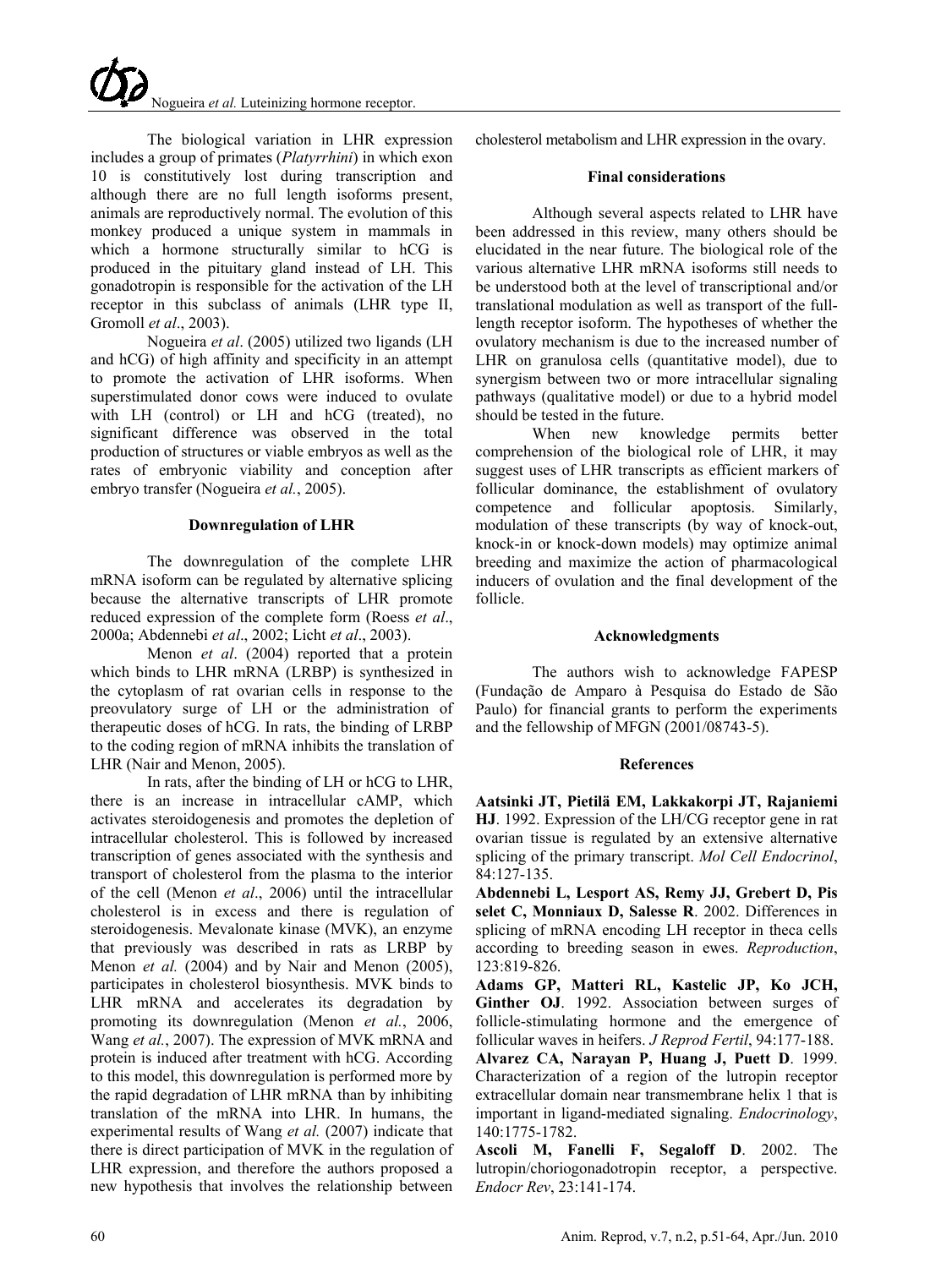**Austin EJ, Mihm M, Evans ACO, Knight PG, Ireland JLH, Ireland JJ, Roche JF**. 2001. Alterations in intrafollicular regulatory factors and apoptosis during selection of follicles in the first follicular wave of the bovine estrous cycle. *Biol Reprod*, 64:839-848.

**Bacich DJ, Earl CR, O'Keefe DS, Norman RJ, Rodgers RJ**. 1999. Characterization of the translated products of the alternatively spliced luteinizing hormone receptor in the ovine ovary throughout the oestrous cycle. *Mol Cell Endocrinol*, 147:113-124.

**Bao B, Garverick HA, Smith GW, Smith MF, Salfen BE, Youngquist RS**. 1997. Changes in messenger ribonucleic acid encoding luteinizing hormone receptor, cytochrome P450-side chain cleavage, and aromatase are associated with recruitment and selection of bovine ovarian follicles. *Biol Reprod*, 56:1158-1168.

**Bao B, Garverick HA**. 1998. Expression of steroidogenic enzyme and gonadotropin receptor genes in bovine follicles during ovarian follicular waves: a review. *J Anim Sci*, 76:1903-1921.

**Barros CM, Ereno RL, Machado MF, Buratini Jr J, Pegorer, MF, Simões, RAL, Satrapa RA**. 2009. Gene expression of luteinizing hormone receptor (LHR) isoforms in granulosa cells of follicles from Nelore heifers before, during, and after follicular deviation. *Reprod Fertil Dev*, 21:187. (abstract).

**Barros CM, Ereno RL, Simões RAL, Fernandes P, Buratini Jr J, Nogueira MFG**. 2010. Use of knowledge regarding LH receptors to improve superstimulatory treatments in cattle. *Reprod Fertil Dev*, 22:132-137.

**Beg MA, Bergfelt DR, Kot K, Wiltbank MC, Ginther OJ**. 2001. Follicular-fluid factors and granulosa-cell gene expression associated with follicle deviation in cattle. *Biol Reprod*, 64:432-441.

**Beg MA, Bergfelt DR, Kot K, Ginther OJ**. 2002. Follicle selection in cattle: dynamics of follicular fluid factors during development of follicle dominance*. Biol Reprod*, 66:120-126.

**Berisha B, Schams D, Kosmann M, Amselgruber W, Einspanier R**. 2000. Expression and localization of vascular endothelial growth factor and basic fibroblast growth factor during the final growth of bovine ovarian follicles. *J Endocrinol*, 167:371-382.

**Braw-Tal R, Roth Z**. 2005. Gene expression for LH receptor, 17α-hydroxylase and StAR in the theca interna of preantral and early antral follicles in the bovine ovary. *Reproduction*, 129:453-461.

**Calder MD, Caveney AN, Smith LC, Watson AJ**. 2003. Responsiveness of bovine cumulus-oocytecomplexes (COC) to porcine and recombinant human FSH, and the effect of COC quality on gonadotropin receptor and Cx43 marker gene mRNAs during maturation in vitro. *Reprod Biol Endocrinol*, 1:1-12.

**Calder MD, Caveney AN, Sirard MA, Watson AJ**. 2005. Effect of serum and cumulus cell expansion on marker gene transcripts in bovine cumulus-oocyte complexes during maturation in vitro. *Fertil Steril*, 83:1077-1085.

**Castilho C, Garcia JM, Renesto A, Nogueira GP, Brito LFC**. 2007. Follicular dynamics and plasma FSH and progesterone concentrations during follicular deviation in the first post-ovulatory wave in Nelore (*Bos indicus*) heifers. *Anim Reprod Sci*, 98:189-196.

**Chu C-Y, Rana TM**. 2007. Small RNAs: regulators and guardians of the genome. *J Cell Physiol*, 213:412- 419.

**Ereno RL**. 2008. *Expressão gênica das isoformas do receptor do hormônio luteinizante (LHR) em células da granulosa antes, durante e após o desvio folicular em novilhas Nelore.* Botucatu, SP: Universidade Estadual Paulista, Faculdade de Medicina Veterinária e Zootecnia. Thesis. 67 pp.

**Evans ACO, Fortune JE**. 1997. Selection of the dominant follicle in cattle occurs in the absence of differences in the expression of messenger ribonucleic acid for gonadotropin receptors. *Endocrinology*, 138:2963-2971.

**Evans ACO, Ireland JLH, Winn ME, Lonergan P, Smith GW, Coussens PM, Ireland JJ**. 2004. Identification of genes involved in apoptosis and dominant follicle development during follicular waves in cattle. *Biol Reprod*, 70:1475-1484.

**Fernandes P**. 2008. *Expressão dos transcritos do receptor de LH em células da granulosa de fêmeas Nelore submetidas ou não à superestimulação ovariana.*  Veterinária e Zootecnia. Botucatu, SP: Universidade Estadual Paulista, Faculdade de Medicina. Thesis. 71 pp.

**Fortune JE**. 1994. Ovarian follicular growth and development in mammals. *Biol Reprod,* 50:225-232.

**Fortune JE, Rivera GM, Evans ACO, Turzillo AM**. 2001. Differentiation of dominant versus subordinate follicles in cattle. *Biol Reprod*, 65:648-654.

**Fortune JE, Rivera GM, Yang MY**. 2004. Follicular development: the role of the follicular microenvironment in selection of the dominant follicle. *Anim Reprod Sci*, 82/83:109-126.

**Galet C, Ascoli M**. 2005. The differential binding affinities of the luteinizing hormone (LH)/choriogonadotropin receptor for LH and choriogonadotropin are dictated by different extracellular domain residues. *Mol Endocrinol*, 19:1263-1276.

**Gimenes LU, Sá Filho MF, Carvalho NAT, Torres-Junior JRS, Souza AH, Madureira EH, Trinca LA, Sartorelli ES, Barros CM, Carvalho JBP, Mapletoft RJ, Baruselli PS**. 2008. Follicle deviation and ovulatory capacity in *Bos indicus* heifers. *Theriogenology*, 69:852-858.

**Ginther OJ, Wiltbank MC, Fricke PM, Gibbons JR, Kot K**. 1996. Selection of the dominant follicle in cattle. *Biol Reprod,* 55:1187-1194.

**Ginther OJ, Bergfelt DR, Beg MA, Kot K**. 2001. Follicle selection in cattle: role of luteinizing hormone. *Biol Reprod*, 64:197-205.

**Ginther OJ, Beg MA, Donadeu FX, Bergfelt DR**.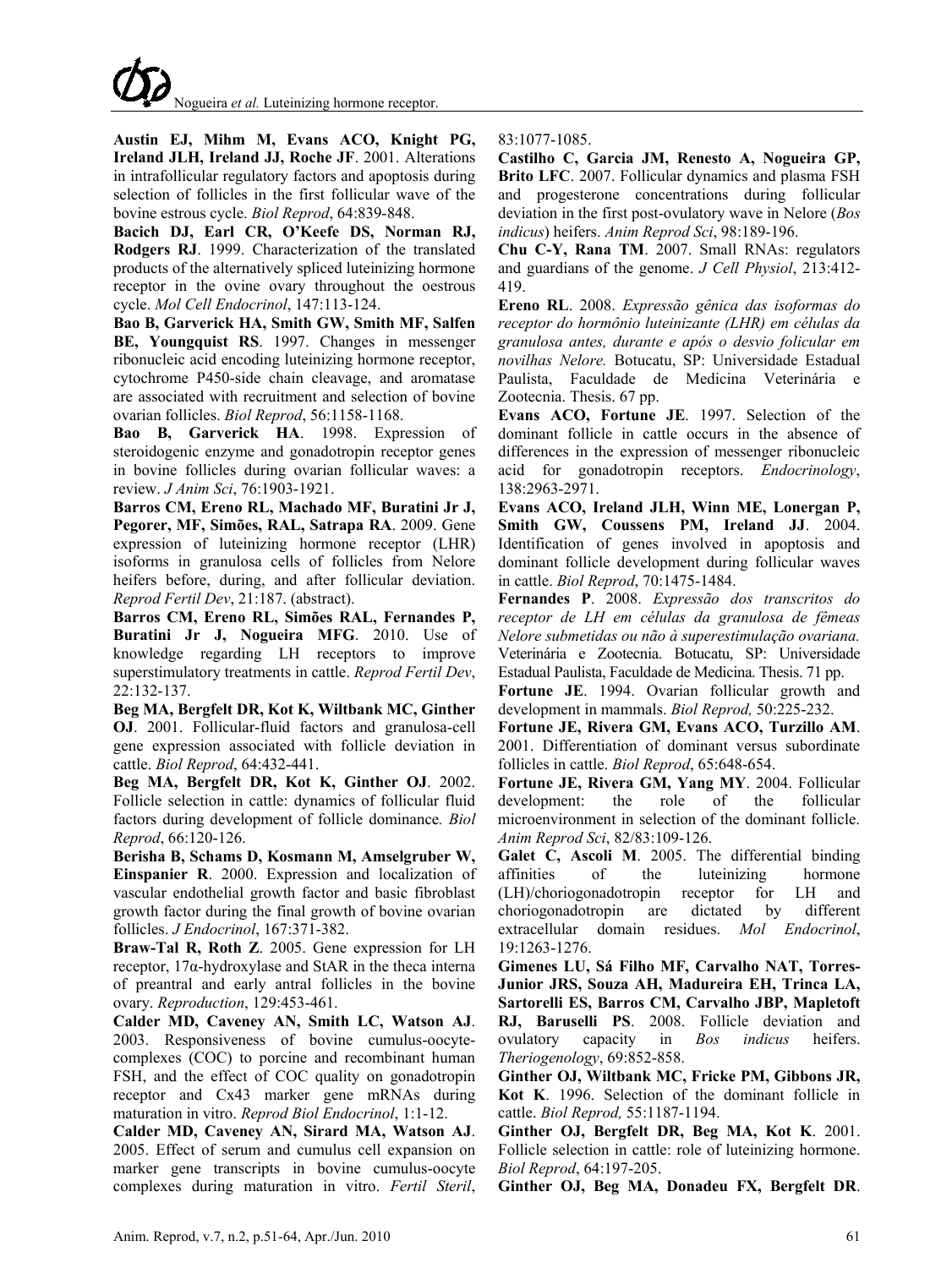

2003.Mechanism of follicle deviation in monovular farm species. *Anim Reprod Sci*, 78:239-2357.

**Gong JG, Campbell BK, Bramley TA, Gutierrez CG, Peters AR, Webb R**. 1996. Suppression in the secretion of follicle-stimulating hormone and luteinizing hormone, and ovarian follicle development in heifers continuously infused with a gonadotropin-releasing hormone agonist. *Biol Reprod,* 55:68-74.

**Gromoll J, Eiholzer U, Nieschlag E, Simoni M**. 2000. Male hypogonadism caused by homozygous deletion of exon 10 of the luteinizing hormone (LH) receptor: differential action of human chorionic gonadotropin and LH. *J Clin Endocrinol Metab*, 86:2281-2286.

**Gromoll J, Wistuba J, Terwort N, Godmann M, Müller T, Simoni M**. 2003. A new subclass of the luteinizing hormone/chorionic gonadotropin receptor lacking exon 10 messenger RNA in the New World monkey (*platyrrhini*) lineage. *Biol Reprod*, 69:75-80.

**Gutierrez CG, Ralph JH, Telfer EE, Wilmut I, Webb R**. 2000. Growth and antrum formation of bovine preantral follicles in long-term culture. *Biol Reprod*, 62:1322-1328.

**Hampton JH, Bader JF, Lamberson WR, Smith MF, Youngquist RS, Garverick HA**. 2004. Gonadotropin requirements for dominant follicle selection in GnRH agonist-treated cows. *Reproduction*, 127:695-703.

**Herrlich A, Kühn B, Grosse R, Schmid A, Schultz G, Gudermann T**. 1996. Involvement of  $G_s$  and  $G_i$ proteins in dual coupling of the luteinizing hormone receptor to adenyl cyclase and phospholipase C. *J Biol Chem*, 271:16764-1672.

**Horvat RD, Nelson S, Clay CM, Barisas BG, Roess DA**. 1999. Intrinsically fluorescent luteinizing hormone receptor demonstrates hormone-driven aggregation. *Biochem Biophys Res Commun*, 255:382-385.

**Huhtaniemi I**. 2000. Mutations of gonadotrophin and gonadotrophin receptor genes: what do they teach us about reproductive physiology? *J Reprod Fertil*, 119:173-186.

**Hunzicker-Dunn M, Barisas G, Song J, Roess DA**. 2003. Membrane organization of luteinizing hormone receptors differs between actively signaling and desensitized receptors. *J Biol Chem*, 278:42744-42749.

**Hyttel P, Fair T, Callesen H, Greve T**. 1997. Oocyte growth, capacitation and final maturation in cattle. *Theriogenology*, 47:23-32.

**Juengel JL, Bondensteiner DA, Heath NL, Hudson NL, Moeller CL, Smith P, Galloway SM, Davis GH, Sawyer HR, Macnatty KP**. 2004. Physiology of GDF9 and BMP15 signaling molecules*. Anim Reprod Sci*, 82/83:447-460.

**Kawate N, Tamada H, Inaba T, Sawada T**. 2002. Expression of a cloned full-length cDNA encoding bovine luteinizing hormone receptor in COS-7 cells. *J Reprod Dev*, 48:531-538.

**Kawate N**. 2004.Studies on the regulation of expression of luteinizing hormone receptor in the ovary and the mechanism of follicular cyst formation in ruminants. *J*  *Reprod Dev*, 50:1-8.

**Lareau LF, Green RE, Bhatnagar RS, Brenner SE**. 2004. The evolving roles of alternative splicing. *Curr Opin Struct Biol*, 14:273-282,

**Laue L, Chan WY, Hsueh AJW, Kudo M, Hsu SY, Wu SM, Blomberg L, Cutler Jr GB**. 1995. Genetic heterogeneity of constitutively activating mutations of the human luteinizing hormone receptor in familial male-limited precocious puberty. *Proc Natl Acad Sci USA*, 92:1906-1910.

Lewin B. 2004. *Genes VIII*. 8<sup>th</sup> ed. Upper Saddle River, NJ: Pearson Prentice Hall. pp. 34-35, 817-819.

**Licht P, Von Wolff M, Berkholz A, Wildt L**. 2003. Evidence for cycle-dependent expression of full-length human chorionic gonadotropin/luteinizing hormone receptor mRNA in human endometrium and deciduas. *Fertil Steril*, 79:718-723.

**Manikkam M, Calder MD, Salfen BE, Youngquist RS, Keisler DH, Garverick HA**. 2001. Concentrations of steroids and expression of messenger RNA for steroidogenic enzymes and gonadotropin receptors in bovine ovarian follicles of first and second waves and changes in second wave follicles after pulsatile LH infusion. *Anim Reprod Sci*, 67:189-203.

**Mattick JS**. 2004. Páginas ocultas no livro da vida. *Sci Am Brasil*, 30:55-61.

**Mazerbourg S, Overgaard TM, Oxvig C, Christiamsen M, Conover AC, Laurendeau I, Vidand M, Tosser-Klopp G, Zapf J, Monget P**. 2001. Pregnancy-associated plasma protein-A (PAPP-A) in ovine, bovine, porcine and equine ovarian follicles: involvement in IGF binding protein-4 proteolytic degradation and mRNA expression during follicular development. *Endocrinology,* 142:5243-5253.

**Menon KMJ, Munshi UM, Clouser CL, Nair AK**. 2004. Regulation of luteinizing hormone/human chorionic gonadotropin receptor expression: a perspective. *Biol Reprod*, 70:861-866.

**Menon KMJ, Nair AK, Wang L**. 2006. A novel posttranscriptional mechanism of regulation of luteinizing hormone receptor expression by an RNA binding protein from the ovary. *Mol Cell Endocrinol*, 246:135- 141.

**Mihm M, Austin EJ, Good Tem, Ireland JLH, Knight PG, Roche JF, Ireland JJ**. 2000. Identification of potential intrafollicular factors involved in selection of dominant follicles in heifers. *Biol Reprod*, 63:811- 819.

**Mihm M, Bleach ECL**. 2003. Endocrine regulation of ovarian antral follicle development in cattle. *Anim Reprod Sci*, 78:217-237.

**Monniaux D, Huet C, Besnard N, Clément F, Bosc M, Pisselet C, Monget P, Mariana JC**. 1997a. Follicular growth and ovarian dynamics in mammals. *J Reprod Fertil Suppl*, 51:3-23.

**Monniaux D, Monget P, Besnard N, Huet C, Pisselet C**. 1997b. Growth factors and antral follicular development in domestic ruminants. *Theriogenology*,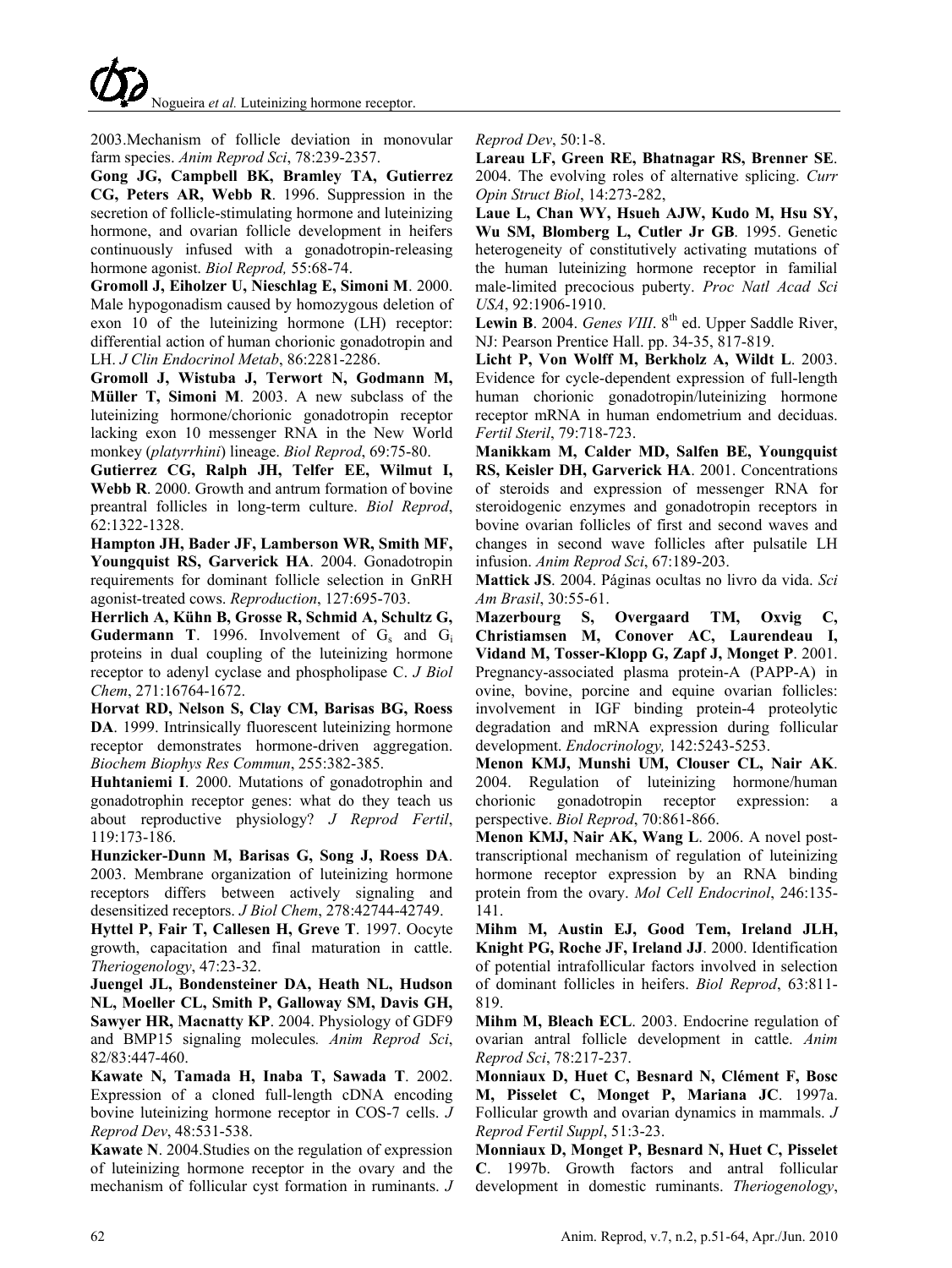# $47.3 - 12$

**Müller T, Gromoll J, Simoni M**. 2003. Absence of exon 10 of the human luteinizing hormone (LH) receptor impairs LH, but not human chorionic gonadotropin action. *J Clin Endocrinol Metab*, 88:2242- 2249.

**Nair KA, Menon KMJ**. 2005. Regulation of luteinizing hormone receptor expression - evidence of translational suppression in vitro by a hormonally regulated mRNAbinding protein and its endogenous association with Luteinizing Hormone receptor mRNA in the ovary. *J Biol Chem*, 280:42809-42816.

**Nakamura K, Yamashita S, Omori Y, Minegishi T**. 2004. A splice variant of the human luteinizing hormone (LH) receptor modulates the expression of wild-type human LH receptor. *Mol Endocrinol*, 18:1461-1470.

**Nogueira MFG**. 2005. *Expressão gênica do receptor do hormônio luteinizante (LHR), em células da teca e da granulosa de folículos antrais bovinos.* Botucatu, SP: Universidade Estadual Paulista, Faculdade de Medicina Veterinária e Zootecnia. Thesis. 96 pp.

**Nogueira MFG, Buratini Jr J, Barros CM**. 2005. Tratamento com hCG e LH, como indutores da ovulação em doadoras superestimuladas da raça Nelore, não altera a produção embrionária ou a taxa de prenhez. *Acta Sci Vet*, 33:263. (abstract).

**Nogueira MFG, Buratini Jr J, Price ACS, Castilho MGL, Barros CM**. 2007a. Expression of LH receptor mRNA Splice variants in bovine granulosa cells: changes with follicle size and regulation by FSH in vitro. *Mol Reprod Dev*, 74:680-686.

**Nogueira MFG, Fragnito OS, Trinca LA, Barros CM**. 2007b. The effect of type of vaginal insert and dose of pLH on embryo production, following fixedtime AI in a progestin-based superstimulatory protocol in Nelore cattle. *Theriogenology*, 67:655-660.

**Pierce KL, Premont RT, Lefkowitz RJ**. 2002. Seventransmembrane receptors. *Mol Cell Biol*, 3:639-650.

**Rivera GM, Chandrasekher YA, Evans ACO, Giudice LC, Fortune JE**. 2001. A potencial role for insulin-like growth factor binding protein-4 proteolysis in the establishment of ovarian follicular dominance in cattle. *Biol Reprod*, 65:102-111.

**Rivera GM, Fortune JE**. 2001. Development of codominant follicles in cattle is associated with a folliclestimulating hormone –dependent insulin-like growth factor binding protein-4 protease. *Biol Reprod*, 65:112- 118.

**Rivera GM, Fortune JE**. 2003. Proteolysis of insulinlike growth factor binding proteins -4 and -5 in bovine follicular fluid: implications for ovarian follicular selection and dominance. *Endocrinology*, 144:2977- 2987.

**Robert C, Gagné D, Lussier JG, Bousquet D, Barnes** 

**FL, Sirard MA**. 2003. Presence of LH receptor mRNA in granulosa cells as a potential marker of oocyte developmental competence and characterization of the bovine splicing isoforms. *Reproduction*, 125:437-446.

**Roess DA, Brady CJ, Barisas BG**. 2000a. Biological function of the LH receptor is associated with slow receptor rotational diffusion. *Biochim Biophys Acta*, 1464:242-250.

**Roess DA, Horvat RD, Munnelly H, Barisas BG**. 2000b. Luteinizing hormone receptors are selfassociated in the plasma membrane. *Endocrinology*, 141:4518-4523.

**Roess DA, Smith SML**. 2003. Self-association and raft localization of functional luteinizing hormone receptors. *Biol Reprod*, 69:1765-1770.

**Salvador LM, Maizels E, Hales DB, Miyamoto E, Yamamoto H, Hunzicker-Dunn M**. 2002. Acute signaling by the LH receptor is independent of protein kinase C activation. *Endocrinology*, 143:2986-2994.

**Sartorelli ES, Carvalho LM, Bergfelt DR, Ginther OJ, Barros CM**. 2005. Morphological characterization of follicle deviation in Nelore (*Bos indicus*) heifers and cows. *Theriogenology*, 63:2382-2394.

**Sartori R, Fricke PM, Ferreira JCP, Ginther OJ, Wiltbank MC**. 2001. Follicular deviation and acquisition of ovulatory capacity in bovine follicles. *Biol Reprod*, 65:1403-1409.

**Shemesh M**. 2001. Actions of gonadotrophins on the uterus. *Reproduction*, 121:835-842.

**Shi H, Segaloff DL**. 1995. A Role for increased lutropin/choriogonadotropin receptor (LHR) gene transcription in the follitropin-stimulated induction of the LHR in granulosa cells. *Mol Endocrinol*, 9:734-744.

**Simões RAL**. 2009. *Determinação da taxa de ovulação e sua relação com diâmetro folicular e isoformas de mRNA para receptor de LH, em vacas da raça Nelore.*

Botucatu, SP: Universidade Estadual Paulista, Instituto de Biociências de Botucatu. Thesis. 66 pp.

**Soumano K, Lussier JG, Price CA**. 1998. Levels of messenger RNA encoding ovarian receptors for FSH and LH in cattle during superovulation with equine chorionic gonadotrophin versus FSH. *J Endocrinol*, 156:373-378.

**Wang L, Nair AK, Menon KMJ**. 2007. Ribonucleic acid binding protein-mediated regulation of luteinizing hormone receptor expression in granulosa cells: relationship to sterol metabolism. *Mol Endocrinol*, 21:2233-2241.

**[Webb R,](http://www.ncbi.nlm.nih.gov/sites/?Db=pubmed&Cmd=Search&Term=%22Webb%20R%22%5BAuthor%5D&itool=EntrezSystem2.PEntrez.Pubmed.Pubmed_ResultsPanel.Pubmed_RVAbstractPlus) [Nicholas B,](http://www.ncbi.nlm.nih.gov/sites/?Db=pubmed&Cmd=Search&Term=%22Nicholas%20B%22%5BAuthor%5D&itool=EntrezSystem2.PEntrez.Pubmed.Pubmed_ResultsPanel.Pubmed_RVAbstractPlus) [Gong JG,](http://www.ncbi.nlm.nih.gov/sites/?Db=pubmed&Cmd=Search&Term=%22Gong%20JG%22%5BAuthor%5D&itool=EntrezSystem2.PEntrez.Pubmed.Pubmed_ResultsPanel.Pubmed_RVAbstractPlus) [Campbell BK,](http://www.ncbi.nlm.nih.gov/sites/?Db=pubmed&Cmd=Search&Term=%22Campbell%20BK%22%5BAuthor%5D&itool=EntrezSystem2.PEntrez.Pubmed.Pubmed_ResultsPanel.Pubmed_RVAbstractPlus) [Gutierrez CG,](http://www.ncbi.nlm.nih.gov/sites/?Db=pubmed&Cmd=Search&Term=%22Gutierrez%20CG%22%5BAuthor%5D&itool=EntrezSystem2.PEntrez.Pubmed.Pubmed_ResultsPanel.Pubmed_RVAbstractPlus) [Garverick](http://www.ncbi.nlm.nih.gov/sites/?Db=pubmed&Cmd=Search&Term=%22Garverick%20HA%22%5BAuthor%5D&itool=EntrezSystem2.PEntrez.Pubmed.Pubmed_ResultsPanel.Pubmed_RVAbstractPlus) HA, [Armstrong DG](http://www.ncbi.nlm.nih.gov/sites/?Db=pubmed&Cmd=Search&Term=%22Armstrong%20DG%22%5BAuthor%5D&itool=EntrezSystem2.PEntrez.Pubmed.Pubmed_ResultsPanel.Pubmed_RVAbstractPlus)**. 2003. Mechanisms regulating follicular development and selection of the dominant follicle. *[Reproduction](javascript:AL_get(this,%20) Suppl,* 61:71-90*.*

**Xu Z, Garverick HA, Smith GW, Smith MF, Hamilton SA, Youngquist RS**. 1995. Expression of